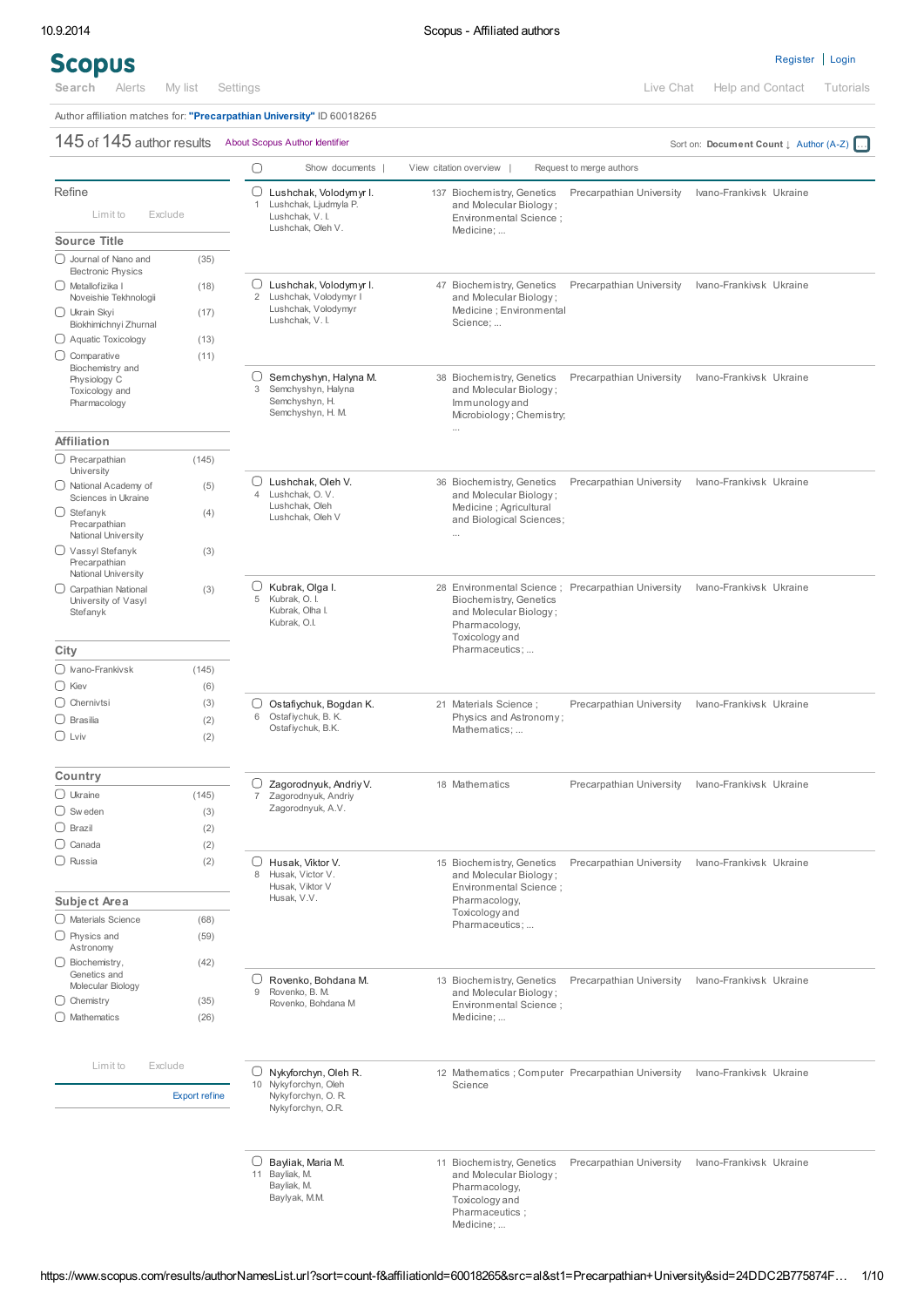|        | $\cup$ Kogut, Igor T.<br>12 Kogut, Igor<br>Kogut, I.<br>Kogut, I.                               | Science ; Social<br>Sciences;                                                                              | 11 Engineering; Computer Precarpathian University | Ivano-Frankivsk Ukraine |  |
|--------|-------------------------------------------------------------------------------------------------|------------------------------------------------------------------------------------------------------------|---------------------------------------------------|-------------------------|--|
| U      | Kurta, Sergey A.<br>13 Kurta, Sergey<br>Kurta, Sergei A.<br>Kurta, Sergej                       | 10 Engineering; Materials<br>Science ; Chemical<br>Engineering;                                            | Precarpathian University                          | Ivano-Frankivsk Ukraine |  |
| 14     | $\Box$ Fedoruk. Pavlo                                                                           | 9 Computer Science;<br>Social Sciences:<br>Engineering;                                                    | Precarpathian University                          | Ivano-Frankivsk Ukraine |  |
|        | $\cup$ Freik, Dmitro M.<br>15 Freik, D. M.<br>Freik, Dmitro<br>Freik, Dmytro                    | Materials Science;<br>Chemistry;                                                                           | 9 Physics and Astronomy; Precarpathian University | Ivano-Frankivsk Ukraine |  |
|        | $\Box$ Gospodaryov, Dmytro V.<br>16 Gospodaryov, Dmytro V<br>Gospodaryov, D.V.                  | 9 Biochemistry, Genetics<br>and Molecular Biology;<br>Medicine                                             | Precarpathian University                          | Ivano-Frankivsk Ukraine |  |
|        | $\cup$ Ruvinskiı̆, M. A.<br>17 Ruvinskii, M. A.                                                 | Engineering;<br>Mathematics;                                                                               | 9 Physics and Astronomy; Precarpathian University | Ivano-Frankivsk Ukraine |  |
|        | $\Box$ Yaremiy, I. P.<br>18 Yaremiy, I.P.                                                       | 9 Materials Science ;<br>Physics and Astronomy;<br>Mathematics;                                            | Precarpathian University                          | Ivano-Frankivsk Ukraine |  |
|        | $\Box$ Budzulyak, Ivan M.<br>19 Budzulyak, Ivan<br>Budzulyak, I. M.<br>Budzulyak, I.M.          | 8 Materials Science;<br>Physics and Astronomy;<br>Engineering;                                             | Precarpathian University                          | Ivano-Frankivsk Ukraine |  |
| $(\ )$ | Abrat, Oleksandra B.<br>20 Abrat, Oleksandra B<br>Abrat, Oleksandra<br>Abrat, O.B.              | 7 Biochemistry, Genetics<br>and Molecular Biology;<br>Medicine                                             | Precarpathian University                          | Ivano-Frankivsk Ukraine |  |
|        | $\Box$ Fedoriv, V. D.<br>21 Fedoriv, V.D.                                                       | 7 Materials Science ;<br>Physics and Astronomy;<br>Mathematics;                                            | Precarpathian University                          | Ivano-Frankivsk Ukraine |  |
|        | $\cup$ Gasyuk, I. M.<br>22 Gasyuk, I.M.                                                         | 7 Materials Science ;<br>Physics and Astronomy;<br>Mathematics;                                            | Precarpathian University                          | Ivano-Frankivsk Ukraine |  |
| U      | Kotsyubynsky, V. O. O.<br>23 Kotsyu-Byns'ky, V.O.<br>Kotsyubyns'ky, V.O.<br>Kotsyubynskyi, V.O. | 6 Materials Science ;<br>Physics and Astronomy;<br>Mathematics;                                            | Precarpathian University                          | Ivano-Frankivsk Ukraine |  |
|        | $\Box$ Lozinska, Liudmyla M.<br>24 Lozinska, Liudmyla<br>Lozinska, L. M.<br>Lozinska, L.M.      | 6 Chemistry;<br><b>Biochemistry, Genetics</b><br>and Molecular Biology;<br>Immunology and<br>Microbiology; | Precarpathian University                          | Ivano-Frankivsk Ukraine |  |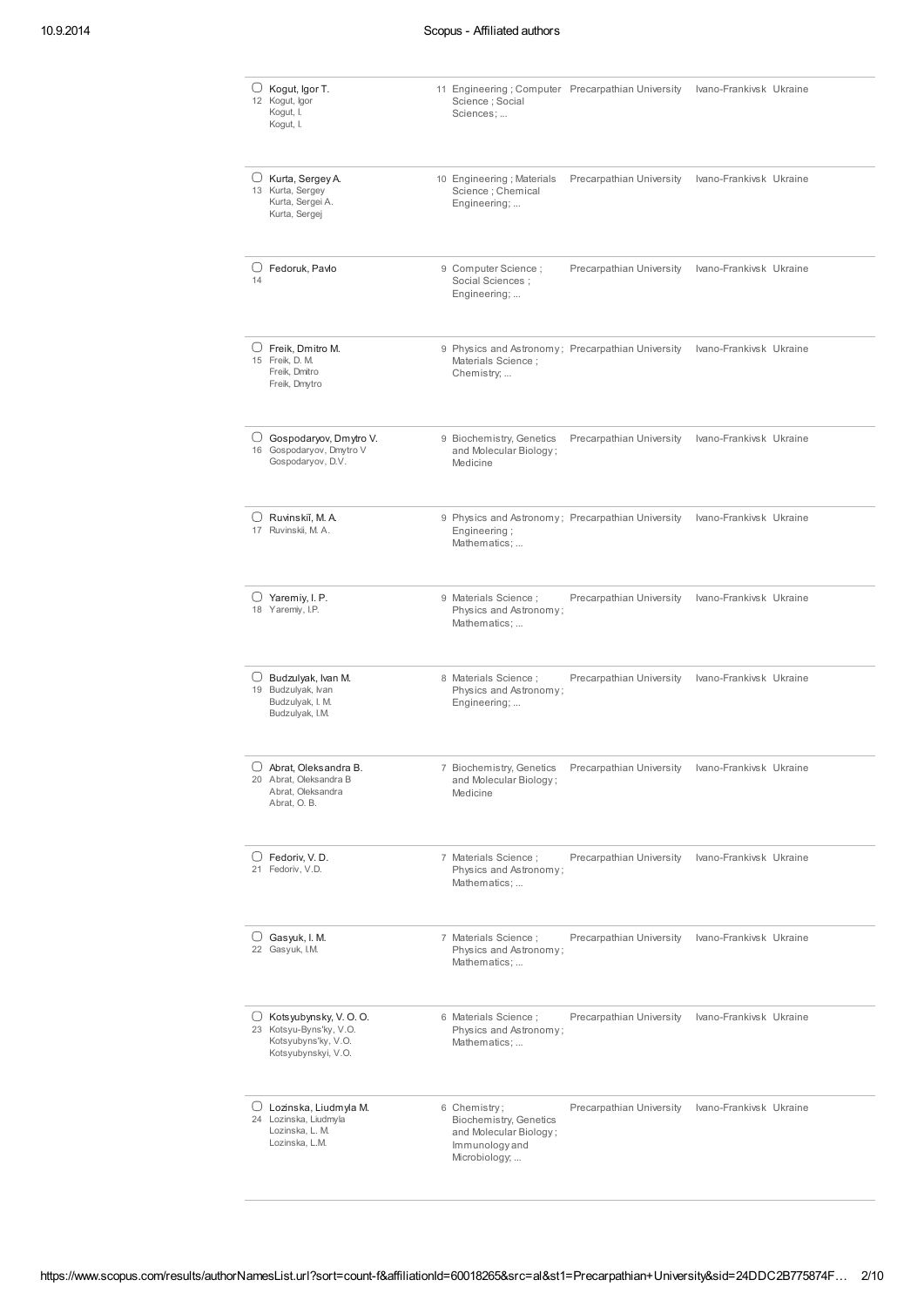| 10.9.2014 | Scopus - Affiliated authors                                                               |                                                                                                                                                             |                          |                         |  |  |
|-----------|-------------------------------------------------------------------------------------------|-------------------------------------------------------------------------------------------------------------------------------------------------------------|--------------------------|-------------------------|--|--|
|           | $\cup$<br>Lozinsky, Oleksandr V.<br>25 Lozinsky, O.V.<br>Lozinsky, O.                     | 6 Biochemistry, Genetics<br>and Molecular Biology;<br>Agricultural and<br><b>Biological Sciences</b> ;<br>Pharmacology,<br>Toxicology and<br>Pharmaceutics; | Precarpathian University | Ivano-Frankivsk Ukraine |  |  |
|           | $\bigcup$ Semchuk, Nadia M.<br>26 Semchuk, N.<br>Semchuk, N. M.                           | 6 Biochemistry, Genetics<br>and Molecular Biology;<br>Agricultural and<br><b>Biological Sciences</b>                                                        | Precarpathian University | Ivano-Frankivsk Ukraine |  |  |
|           | $\bigcup$ Atamaniuk, Tetiana M.<br>27                                                     | 5 Environmental Science ; Precarpathian University<br>Pharmacology,<br>Toxicology and<br>Pharmaceutics;<br>Biochemistry, Genetics<br>and Molecular Biology; |                          | Ivano-Frankivsk Ukraine |  |  |
|           | $\Box$ Dmytryshyn, Marian I.<br>28 Dmytryshyn, Marian<br>Dmytryshyn, M.                   | 5 Mathematics                                                                                                                                               | Precarpathian University | Ivano-Frankivsk Ukraine |  |  |
|           | $\Box$ Holota, Victor I.<br>29 Holota, Victor<br>Holota, V. I.<br>Holota, V.I.            | 5 Engineering; Computer Precarpathian University<br>Science ; Social<br>Sciences;                                                                           |                          | Ivano-Frankivsk Ukraine |  |  |
|           | ○ Vasylkiv, Olena Yu<br>30 Vasylkiv, O.Y.<br>Vasylkiv, Olena Y.                           | 5 Biochemistry, Genetics<br>and Molecular Biology;<br>Environmental Science;<br>Pharmacology,<br>Toxicology and<br>Pharmaceutics;                           | Precarpathian University | Ivano-Frankivsk Ukraine |  |  |
|           | $\cup$<br>Berezhansky, Volodymyr<br>31 M.<br>Berezhansky, V. M.<br>Berezhansky, Volodymyr | 4 Computer Science;<br>Materials Science;<br>Social Sciences;                                                                                               | Precarpathian University | Ivano-Frankivsk Ukraine |  |  |
|           | $\Box$ Mandryk, Serhij I.<br>32 Mandryk, Serhij<br>Mandryk, S. I.                         | 4 Biochemistry, Genetics<br>and Molecular Biology;<br>Medicine                                                                                              | Precarpathian University | Ivano-Frankivsk Ukraine |  |  |
|           | $\Box$ Mandzyuk, Volodymyr I.<br>33 Mandzyuk, V. I.<br>Mandzyuk, V.I.                     | 4 Materials Science;<br>Physics and Astronomy                                                                                                               | Precarpathian University | Ivano-Frankivsk Ukraine |  |  |
|           | $\Box$ Ruvinskii, B. M.<br>34 Ruvinskii, B. M.                                            | 4 Physics and Astronomy; Precarpathian University<br>Chemistry; Engineering;<br>$\ldots$                                                                    |                          | Ivano-Frankivsk Ukraine |  |  |
|           | $\Box$ Sharyn, Sergii V.<br>35 Sharyn, S.V.<br>Sharin, Sergii<br>Sharyn, S.               | 4 Mathematics                                                                                                                                               | Precarpathian University | Ivano-Frankivsk Ukraine |  |  |
|           | Tokaryk, Galina V.<br>$\cup$<br>36 Tokaryk, Galina<br>Tokaryk, G. V.                      | 4 Materials Science                                                                                                                                         | Precarpathian University | Ivano-Frankivsk Ukraine |  |  |
|           | O Vasylyk, Yu V.<br>37 Vasylyk, Y.V.                                                      | 4 Biochemistry, Genetics<br>and Molecular Biology                                                                                                           | Precarpathian University | Ivano-Frankivsk Ukraine |  |  |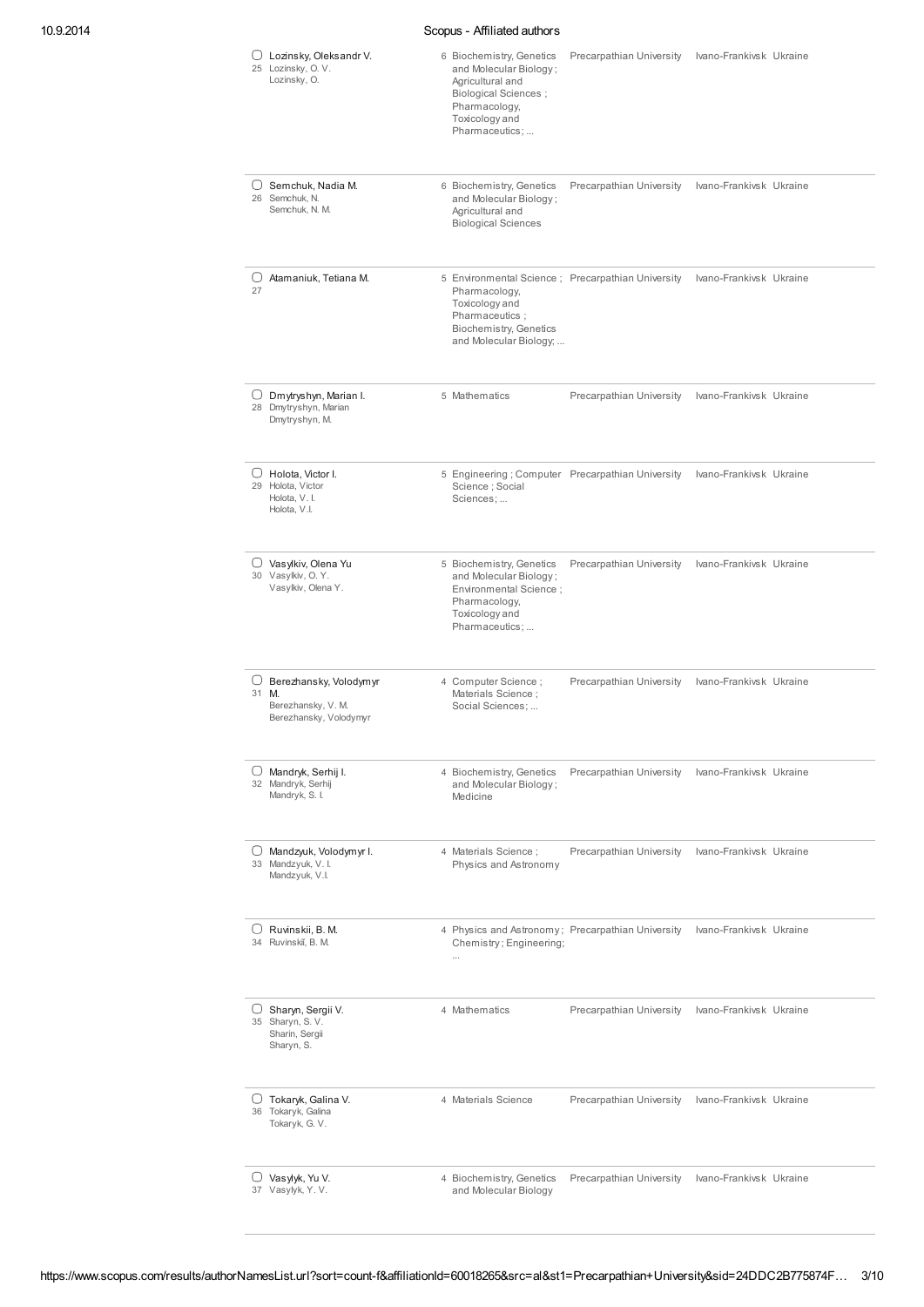## 10.9.2014 Scopus - Affiliated authors

|                | Yaremiy, S. I.<br>38 Yaremiy, S.I.                                       | 4 Materials Science;<br>Physics and Astronomy;<br>Mathematics;                                                       |                                                   | Precarpathian University Ivano-Frankivsk Ukraine |  |
|----------------|--------------------------------------------------------------------------|----------------------------------------------------------------------------------------------------------------------|---------------------------------------------------|--------------------------------------------------|--|
|                | $\Box$ Yurchyshyn, Igor K.<br>39 Yurchyshyn, I. K.<br>Yurchyshyn, I.K.   | Materials Science ;<br>Engineering;                                                                                  | 4 Physics and Astronomy; Precarpathian University | Ivano-Frankivsk Ukraine                          |  |
| U<br>40        | Dmytryshyn, R. I.                                                        | 3 Mathematics                                                                                                        | Precarpathian University                          | Ivano-Frankivsk Ukraine                          |  |
| U              | Dyl'ovyi, M.V.<br>41 Dyl'ovyĭ, M. V.<br>Dyl'ovyi, M. V.                  | 3 Biochemistry, Genetics<br>and Molecular Biology;<br>Medicine                                                       | Precarpathian University                          | Ivano-Frankivsk Ukraine                          |  |
|                | $\cup$ Dzundza, B. S.<br>42 Dzundza, B.S.                                | Materials Science                                                                                                    | 3 Physics and Astronomy; Precarpathian University | Ivano-Frankivsk Ukraine                          |  |
| U<br>43        | Gavrylkiv, Volodymyr                                                     | 3 Mathematics                                                                                                        | Precarpathian University                          | Ivano-Frankivsk Ukraine                          |  |
| 44             | $\cup$ Lishchinskii, I. M.                                               | 3 Chemistry; Materials<br>Science                                                                                    | Precarpathian University                          | Ivano-Frankivsk Ukraine                          |  |
| 45             | $\cup$ Perkhulyn, Natalia V.                                             | 3 Biochemistry, Genetics<br>and Molecular Biology;<br>Medicine;<br>Pharmacology,<br>Toxicology and<br>Pharmaceutics; | Precarpathian University                          | Ivano-Frankivsk Ukraine                          |  |
| $\cup$<br>46   | Uhorchuk, V.V.                                                           | 3 Materials Science ;<br>Physics and Astronomy;<br>Mathematics;                                                      | Precarpathian University                          | Ivano-Frankivsk Ukraine                          |  |
| $^{(+)}$<br>47 | Yablon, L. S.                                                            | 3 Materials Science;<br>Physics and Astronomy;<br>Mathematics;                                                       | Precarpathian University                          | Ivano-Frankivsk Ukraine                          |  |
|                | $\bigcup$ Zators'kyi, R. A.<br>48 Zators'Kyi, R. A.<br>Zators'kyi, R. A. | 3 Mathematics                                                                                                        | Precarpathian University                          | Ivano-Frankivsk Ukraine                          |  |
| 49             | $\cup$ Bahniukova, T. V.                                                 | 2 Biochemistry, Genetics<br>and Molecular Biology;<br>Medicine                                                       | Precarpathian University                          | Ivano-Frankivsk Ukraine                          |  |
| U<br>50        | Boychuk, A. M.                                                           | 2 Materials Science;<br>Physics and Astronomy;<br>Mathematics;                                                       | Precarpathian University                          | Ivano-Frankivsk Ukraine                          |  |
|                | $\bigcup$ Boychuk, T. Ya<br>51 Boychuk, T.Y.                             | 2 Materials Science ;<br>Physics and Astronomy;<br>Mathematics;                                                      | Precarpathian University                          | Ivano-Frankivsk Ukraine                          |  |
|                | $\cup$ Dobrovol'skaya, A.M.<br>52 Dobrovoľskaya, A. M.                   | 2 Materials Science                                                                                                  | Precarpathian University                          | Ivano-Frankivsk Ukraine                          |  |
| 53             | $\Box$ Garpul, O. Z.                                                     | 2 Materials Science ;<br>Physics and Astronomy;                                                                      | Precarpathian University                          | Ivano-Frankivsk Ukraine                          |  |

Engineering; ...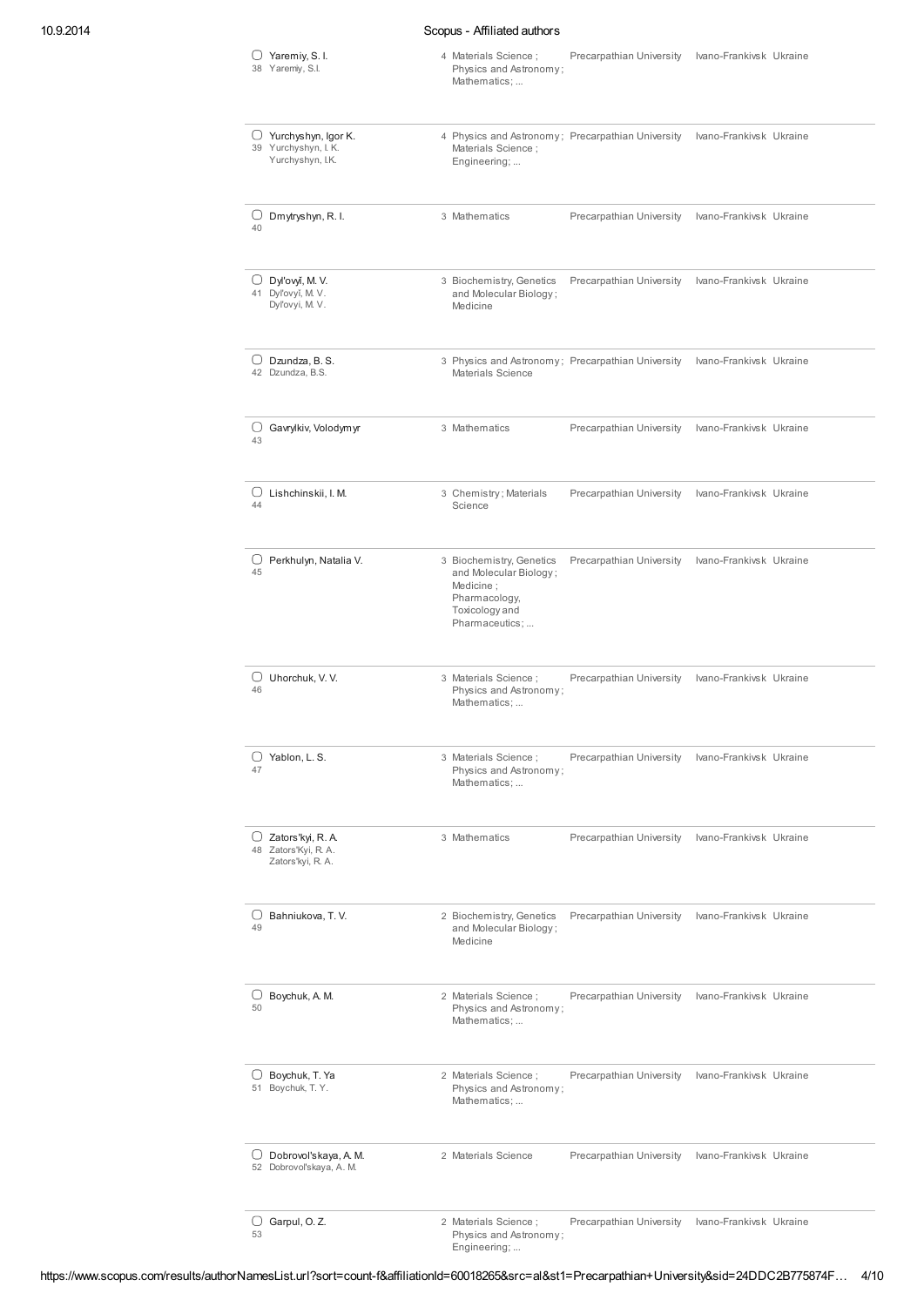| $\Box$ Homza, Bohdana V.<br>54 Homza, B. V.                         | 2 Chemistry;<br>Biochemistry, Genetics<br>and Molecular Biology                                                                                    | Precarpathian University                          | Ivano-Frankivsk Ukraine |  |
|---------------------------------------------------------------------|----------------------------------------------------------------------------------------------------------------------------------------------------|---------------------------------------------------|-------------------------|--|
| $\cup$ Karpets, M.V.<br>55                                          | 2 Chemistry                                                                                                                                        | Precarpathian University                          | Ivano-Frankivsk Ukraine |  |
| Kopayev, A.V.<br>U<br>56                                            | 2 Engineering; Physics<br>and Astronomy;<br>Materials Science;                                                                                     | Precarpathian University                          | Ivano-Frankivsk Ukraine |  |
| $\cup$ Lishchynskyy, I. M.<br>57 Lishchynskyy, I.                   | 2 Physics and Astronomy; Precarpathian University<br>Chemistry; Materials<br>Science;                                                              |                                                   | Ivano-Frankivsk Ukraine |  |
| $\cup$ Maksymiv, Ivan V.<br>58                                      | 2 Biochemistry, Genetics<br>and Molecular Biology;<br>Agricultural and<br><b>Biological Sciences;</b><br><b>Environmental Science:</b><br>$\cdots$ | Precarpathian University                          | Ivano-Frankivsk Ukraine |  |
| U<br>Mateik, G.D.<br>59                                             | 2 Materials Science                                                                                                                                | Precarpathian University                          | Ivano-Frankivsk Ukraine |  |
| U<br>Nagirna, Nadiia I.<br>60 Nagirna, N. I.                        | 2 Physics and Astronomy; Precarpathian University<br>Materials Science                                                                             |                                                   | Ivano-Frankivsk Ukraine |  |
| U<br>Nazarchuk, Tetyana Yu<br>61 Nazarchuk, T.                      | 2 Biochemistry, Genetics<br>and Molecular Biology;<br>Chemistry;<br>Environmental Science;<br>$\ddotsc$                                            | Precarpathian University                          | Ivano-Frankivsk Ukraine |  |
| ∪ Potyak, Volodymyr Yu<br>62 Potyak, Volodymyr Yu.<br>Potyak, V. Yu | 2 Engineering; Physics<br>and Astronomy;<br>Materials Science;                                                                                     | Precarpathian University                          | Ivano-Frankivsk Ukraine |  |
| $\cup$ Rachiy, B. I.<br>63 Rachiy, B.I.                             | 2 Physics and Astronomy; Precarpathian University<br>Materials Science;<br>Engineering;                                                            |                                                   | Ivano-Frankivsk Ukraine |  |
| $\cup$ Saliy, Ya P.<br>64 Saliy, Ya. P.                             | Materials Science                                                                                                                                  | 2 Physics and Astronomy; Precarpathian University | Ivano-Frankivsk Ukraine |  |
| $\cup$ Shyichuk, Irena<br>65                                        | 2 Materials Science;<br>Chemistry                                                                                                                  | Precarpathian University                          | Ivano-Frankivsk Ukraine |  |
| $\cup$ Sluchyk, Iryna Y.<br>66 Sluchyk, Iryna                       | Agricultural and<br><b>Biological Sciences</b>                                                                                                     | 2 Environmental Science; Precarpathian University | Ivano-Frankivsk Ukraine |  |
| $\cup$ Tomyn, U.O.<br>67                                            | 2 Materials Science;<br>Physics and Astronomy;<br>Chemistry;                                                                                       | Precarpathian University                          | Ivano-Frankivsk Ukraine |  |
| $\cup$ Torous, Ihor M.<br>68                                        | 2 Biochemistry, Genetics<br>and Molecular Biology;<br>Environmental Science;<br>Chemistry;                                                         | Precarpathian University                          | Ivano-Frankivsk Ukraine |  |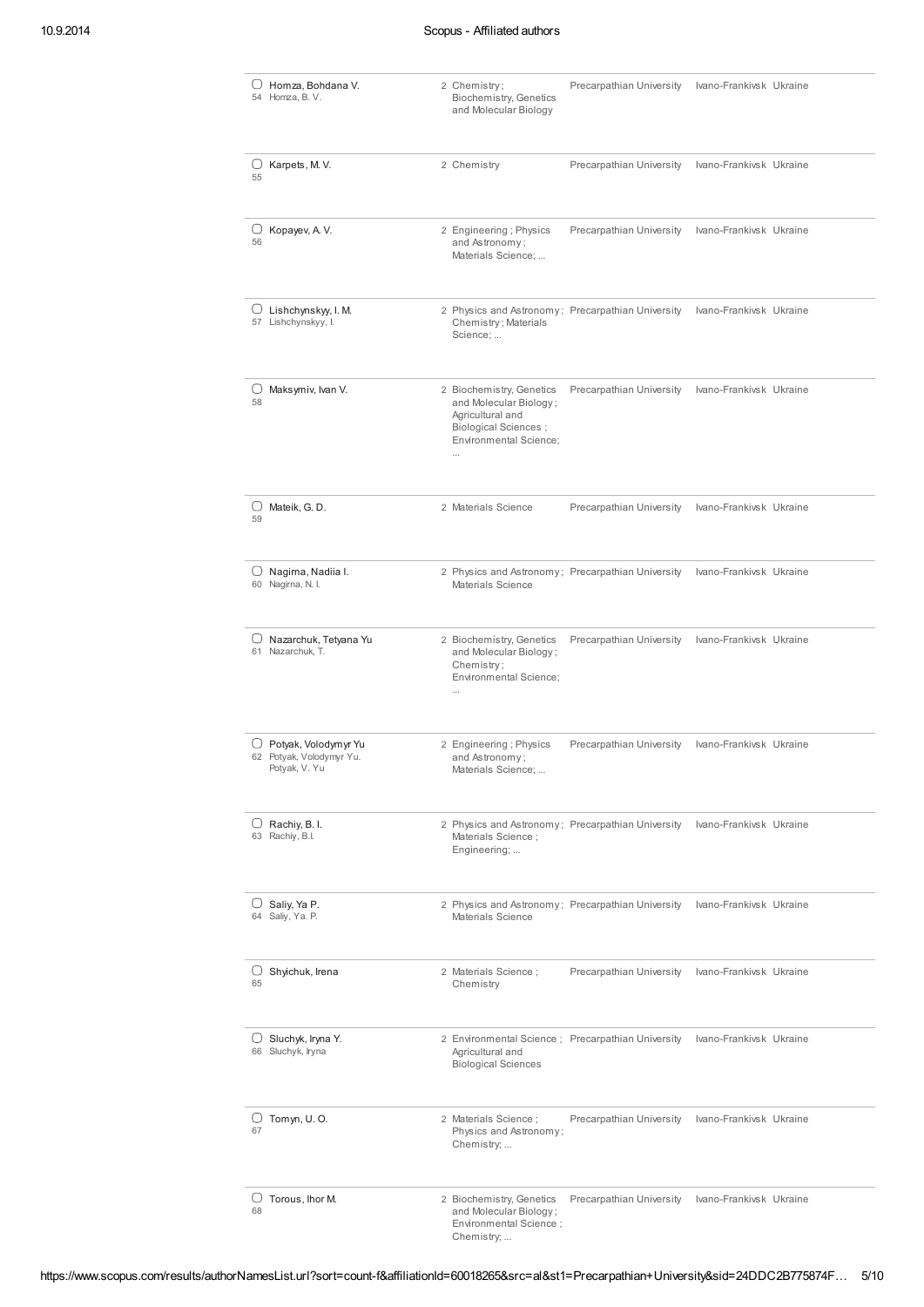| $\bigcirc$ Ugorchuk, V. V.<br>69                 | 2 Physics and Astronomy; Precarpathian University<br>Materials Science ;<br>Mathematics;              |                          | Ivano-Frankivsk Ukraine |  |
|--------------------------------------------------|-------------------------------------------------------------------------------------------------------|--------------------------|-------------------------|--|
| $\cup$ Umantsiv, M. M.<br>70                     | 2 Materials Science ;<br>Physics and Astronomy;<br>Chemistry;                                         | Precarpathian University | Ivano-Frankivsk Ukraine |  |
| $\bigcirc$ Vylka, I. Ya<br>71 Vylka, I. Y.       | 2 Materials Science ;<br>Engineering ; Physics<br>and Astronomy;                                      | Precarpathian University | Ivano-Frankivsk Ukraine |  |
| $\cup$ Yavorsky, Ya S.<br>72                     | 2 Physics and Astronomy; Precarpathian University<br>Materials Science                                |                          | Ivano-Frankivsk Ukraine |  |
| $\Box$ Yurkewch, lhor S.<br>73 Yurkevych, Ihor S | 2 Medicine; Biochemistry, Precarpathian University<br>Genetics and Molecular<br>Biology               |                          | Ivano-Frankivsk Ukraine |  |
| $\bigcup$ Bachuk, V.V.<br>74                     | 1 Physics and Astronomy; Precarpathian University<br>Materials Science                                |                          | Ivano-Frankivsk Ukraine |  |
| $\bigcup$ Bojchuk, A. M.<br>75                   | 1 Physics and Astronomy; Precarpathian University<br><b>Materials Science</b>                         |                          | Ivano-Frankivsk Ukraine |  |
| $\bigcup$ Bushkova, V. S.<br>76                  | 1 Physics and Astronomy Precarpathian University                                                      |                          | Ivano-Frankivsk Ukraine |  |
| $\cup$ Bylina, I. S.<br>77                       | 1 Physics and Astronomy; Precarpathian University<br>Materials Science                                |                          | Ivano-Frankivsk Ukraine |  |
| Chaber, M.V.<br>U<br>78                          | 1 Materials Science                                                                                   | Precarpathian University | Ivano-Frankivsk Ukraine |  |
| $\cup$ Chahrak, Oxana I.<br>79                   | 1 Agricultural and<br><b>Biological Sciences</b>                                                      | Precarpathian University | Ivano-Frankivsk Ukraine |  |
| Chobaniuk, V. M.<br>U<br>80                      | 1 Physics and Astronomy Precarpathian University                                                      |                          | Ivano-Frankivsk Ukraine |  |
| $\cup$ Danyliv, Svitlana I.<br>81                | 1 Agricultural and<br><b>Biological Sciences</b> ;<br>Biochemistry, Genetics<br>and Molecular Biology | Precarpathian University | Ivano-Frankivsk Ukraine |  |
| $\cup$ Dovgyj, Victor<br>82                      | 1 Engineering; Computer Precarpathian University<br>Science                                           |                          | Ivano-Frankivsk Ukraine |  |
| $\cup$ Drohomyretska, Ivanna Z.<br>83            | 1 Environmental Science; Precarpathian University<br>Medicine                                         |                          | Ivano-Frankivsk Ukraine |  |
| $\Box$ Dubei, M.<br>84                           | 1 Mathematics                                                                                         | Precarpathian University | Ivano-Frankivsk Ukraine |  |

https://www.scopus.com/results/authorNamesList.url?sort=count-f&affiliationId=60018265&src=al&st1=Precarpathian+University&sid=24DDC2B775874F… 6/10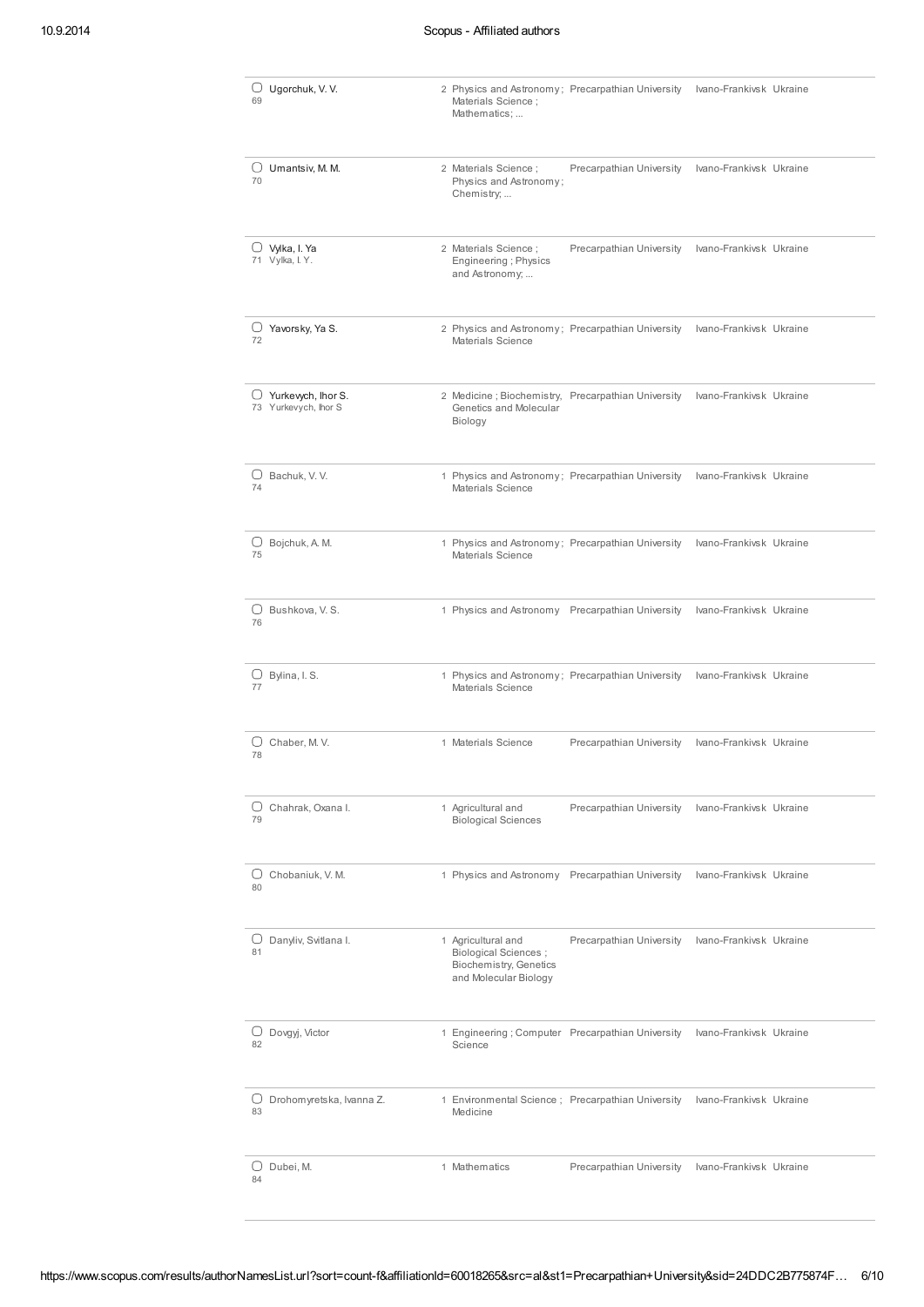## 10.9.2014 Scopus - Affiliated authors

| 85      | $\cup$ Fedenko, Svitlana | 1 Economics,<br>Econometrics and<br>Finance : Social<br>Sciences | Precarpathian University                           | Ivano-Frankivsk Ukraine |
|---------|--------------------------|------------------------------------------------------------------|----------------------------------------------------|-------------------------|
| U<br>86 | Fedorchenko, S.V.        | 1 Materials Science                                              | Precarpathian University                           | Ivano-Frankivsk Ukraine |
| U<br>87 | Fedoruk, Pavlo           | 1 Engineering                                                    | Precarpathian University                           | Ivano-Frankivsk Ukraine |
| U<br>88 | Freik, I. M.             | Materials Science                                                | 1 Physics and Astronomy; Precarpathian University  | Ivano-Frankivsk Ukraine |
| U<br>89 | Gasyuk, M.I.             | Materials Science                                                | 1 Physics and Astronomy; Precarpathian University  | Ivano-Frankivsk Ukraine |
| U<br>90 | Gatala, I.B.             | Materials Science                                                | 1 Physics and Astronomy; Precarpathian University  | Ivano-Frankivsk Ukraine |
| U<br>91 | Glovyak, Andriy D.       | Genetics and Molecular<br>Biology                                | 1 Medicine; Biochemistry, Precarpathian University | Ivano-Frankivsk Ukraine |
| 92      | $\bigcup$ Grubiak, A. B. | Materials Science                                                | 1 Physics and Astronomy; Precarpathian University  | Ivano-Frankivsk Ukraine |
| U<br>93 | Hlushak, I.D.            | 1 Mathematics                                                    | Precarpathian University                           | Ivano-Frankivsk Ukraine |
| 94      | ○ Hryhoriv, Olha         | 1 Social Sciences ;<br>Economics,<br>Econometrics and<br>Finance | Precarpathian University                           | Ivano-Frankivsk Ukraine |
| 95      | $\bigcirc$ Khaber, M. V. | 1 Chemistry                                                      | Precarpathian University                           | Ivano-Frankivsk Ukraine |
| U<br>96 | Klyuba, Vira P.          | 1 Biochemistry, Genetics<br>and Molecular Biology;<br>Medicine   | Precarpathian University                           | Ivano-Frankivsk Ukraine |
| U<br>97 | Kolkovsky, P.I.          | Materials Science                                                | 1 Physics and Astronomy; Precarpathian University  | Ivano-Frankivsk Ukraine |
| U<br>98 | Korobova, Olha V.        | 1 Biochemistry, Genetics<br>and Molecular Biology;<br>Medicine   | Precarpathian University                           | Ivano-Frankivsk Ukraine |
| O<br>99 | Kryshchuk, Natalia I.    | 1 Biochemistry, Genetics<br>and Molecular Biology                | Precarpathian University                           | Ivano-Frankivsk Ukraine |
| 100     | $\bigcup$ Kurovets, V.V. | 1 Materials Science;<br>Physics and Astronomy;<br>Engineering;   | Precarpathian University                           | Ivano-Frankivsk Ukraine |
| 101     | O Kuzyshyn, M. M.        | Materials Science                                                | 1 Physics and Astronomy; Precarpathian University  | Ivano-Frankivsk Ukraine |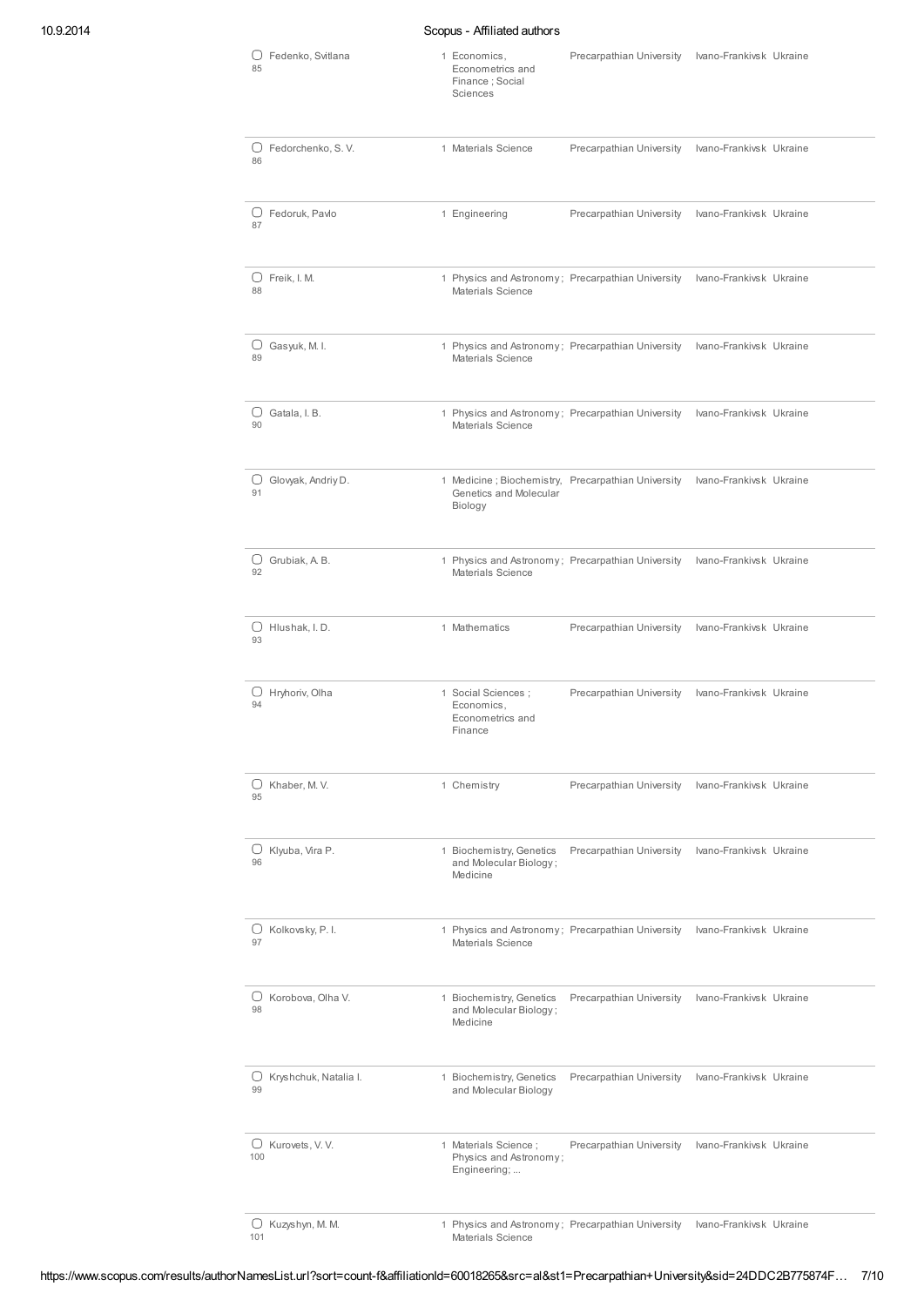| $\bigcup$ Letsyn, R. B.<br>102                  | 1 Physics and Astronomy; Precarpathian University<br>Materials Science                                                                        |                          | Ivano-Frankivsk Ukraine |  |
|-------------------------------------------------|-----------------------------------------------------------------------------------------------------------------------------------------------|--------------------------|-------------------------|--|
| $\Box$ Lisovskiy, R. P.<br>103                  | 1 Physics and Astronomy; Precarpathian University<br>Materials Science                                                                        |                          | Ivano-Frankivsk Ukraine |  |
| U<br>Lopyanko, M.A.<br>104                      | 1 Physics and Astronomy; Precarpathian University<br>Materials Science                                                                        |                          | Ivano-Frankivsk Ukraine |  |
| O<br>Lozinsky, Olexandr V.<br>105               | 1 Environmental Science; Precarpathian University<br>Agricultural and<br><b>Biological Sciences</b>                                           |                          | Ivano-Frankivsk Ukraine |  |
| $\bigcup$ Lushak, V. I.<br>106                  | 1 Biochemistry, Genetics<br>and Molecular Biology                                                                                             | Precarpathian University | Ivano-Frankivsk Ukraine |  |
| $\cup$<br>Lushchak, Julia V.<br>107             | 1 Biochemistry, Genetics<br>and Molecular Biology;<br>Pharmacology,<br>Toxicology and<br>Pharmaceutics;<br>Environmental Science;<br>$\cdots$ | Precarpathian University | Ivano-Frankivsk Ukraine |  |
| $\Box$ Lushchak, O.V.<br>108 Lushchak, O.V.     | 1 Biochemistry, Genetics<br>and Molecular Biology                                                                                             | Precarpathian University | Ivano-Frankivsk Ukraine |  |
| U<br>Lushchak, Oleh V.<br>109                   | 1 Biochemistry, Genetics<br>and Molecular Biology;<br>Medicine                                                                                | Precarpathian University | Ivano-Frankivsk Ukraine |  |
| $\cup$ Matviishyn, Tetiana M.<br>110            | 1 Pharmacology,<br>Toxicology and<br>Pharmaceutics :<br><b>Environmental Science</b>                                                          | Precarpathian University | Ivano-Frankivsk Ukraine |  |
| $\cup$ Mazepa, Maria A.<br>111                  | 1 Environmental Science; Precarpathian University<br>Agricultural and<br><b>Biological Sciences</b>                                           |                          | Ivano-Frankivsk Ukraine |  |
| $\bigcirc$ Mel'nik, V. M.<br>112 Mel'nik, V. M. | 1 Materials Science                                                                                                                           | Precarpathian University | Ivano-Frankivsk Ukraine |  |
| $\bigcup$ Mezhylovska, L. Yo<br>113             | 1 Physics and Astronomy; Precarpathian University<br>Materials Science                                                                        |                          | Ivano-Frankivsk Ukraine |  |
| $\bigcup$ Midak, L. Ya<br>114                   | 1 Materials Science                                                                                                                           | Precarpathian University | Ivano-Frankivsk Ukraine |  |
| $\Box$ Mokliak, V.V.<br>115                     | 1 Physics and Astronomy; Precarpathian University<br>Materials Science                                                                        |                          | Ivano-Frankivsk Ukraine |  |
| Mosiichuk, Nadia M.<br>U<br>116                 | 1 Environmental Science ; Precarpathian University<br>Agricultural and<br><b>Biological Sciences</b>                                          |                          | Ivano-Frankivsk Ukraine |  |
| $\cup$ Mykytyn, I. M.<br>117                    | 1 Chemistry                                                                                                                                   | Precarpathian University | Ivano-Frankivsk Ukraine |  |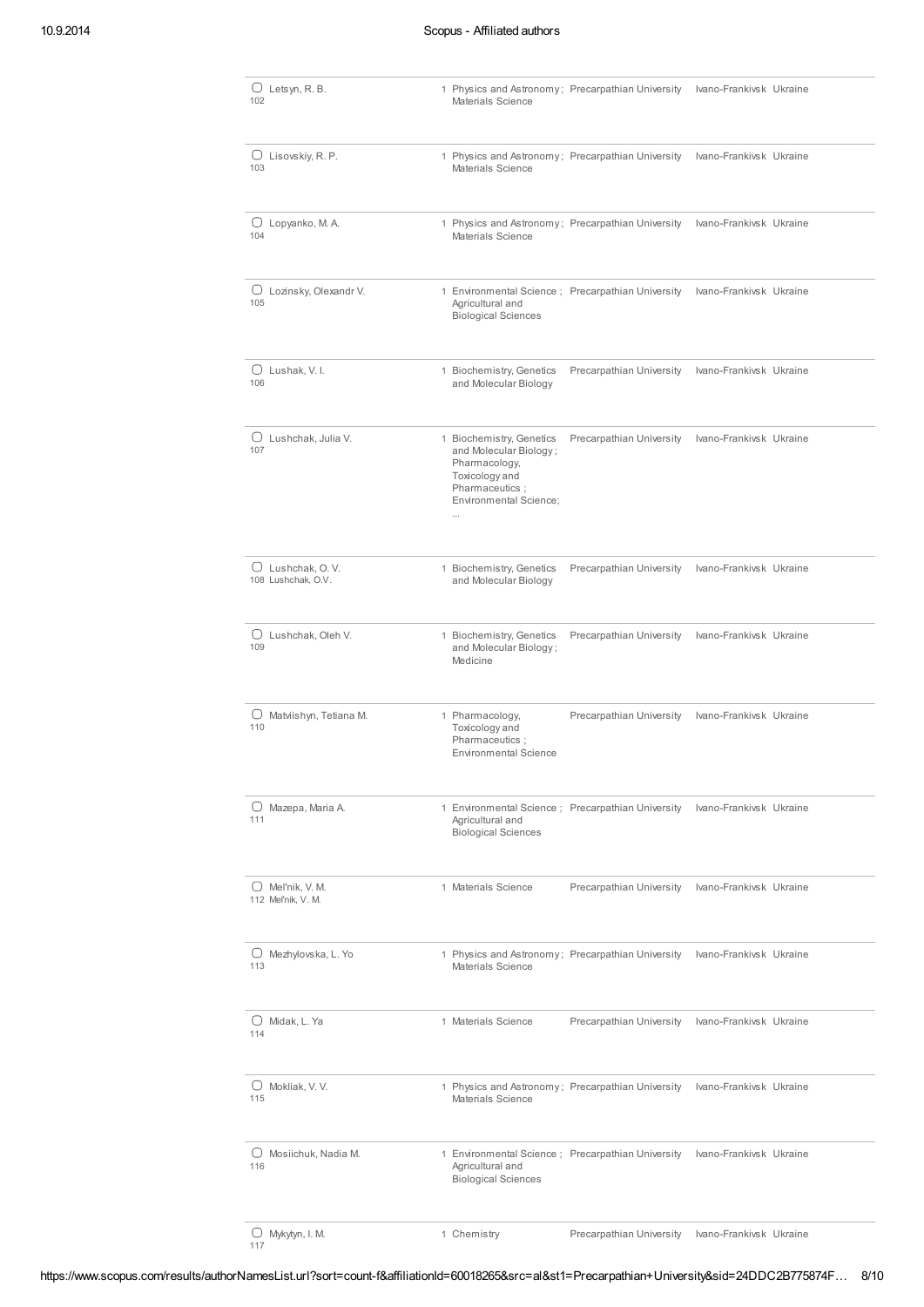| 118      | Nykorak, Mykola Z.            | 1 Environmental Science; Precarpathian University<br>Agricultural and<br><b>Biological Sciences</b> |                          | Ivano-Frankivsk Ukraine |  |
|----------|-------------------------------|-----------------------------------------------------------------------------------------------------|--------------------------|-------------------------|--|
| 119      | $\bigcup$ Nykorak, N.Z.       | 1 Biochemistry, Genetics<br>and Molecular Biology;<br>Medicine                                      | Precarpathian University | Ivano-Frankivsk Ukraine |  |
| 120      | $\bigcup$ Nykyruy, L. I.      | 1 Physics and Astronomy; Precarpathian University<br>Chemistry                                      |                          | Ivano-Frankivsk Ukraine |  |
| 121      | $\bigcup$ Parashchuk, Taras   | 1 Physics and Astronomy Precarpathian University                                                    |                          | Ivano-Frankivsk Ukraine |  |
| 122      | $\Box$ Riabkina, Anna H.      | 1 Biochemistry, Genetics<br>and Molecular Biology                                                   | Precarpathian University | Ivano-Frankivsk Ukraine |  |
| 123      | $\cup$ Shcherbij, Maria V.    | 1 Medicine; Biochemistry, Precarpathian University<br>Genetics and Molecular<br>Biology             |                          | Ivano-Frankivsk Ukraine |  |
| 124      | O Shchypanska, Natalia Y.     | 1 Biochemistry, Genetics<br>and Molecular Biology                                                   | Precarpathian University | Ivano-Frankivsk Ukraine |  |
| 125      | $\bigcirc$ Shepetyuk, V. A.   | 1 Materials Science ;<br>Physics and Astronomy                                                      | Precarpathian University | Ivano-Frankivsk Ukraine |  |
| U<br>126 | Sirenko, G. O.                | 1 Materials Science                                                                                 | Precarpathian University | Ivano-Frankivsk Ukraine |  |
| 127      | $\Box$ Skarbek, Stanislava V. | 1 Biochemistry, Genetics<br>and Molecular Biology                                                   | Precarpathian University | Ivano-Frankivsk Ukraine |  |
| 128      | $\bigcup$ Sluchyk, Victor     | 1 Environmental Science                                                                             | Precarpathian University | Ivano-Frankivsk Ukraine |  |
| U<br>129 | Stavychna, D.Y.               | 1 Materials Science;<br>Chemistry                                                                   | Precarpathian University | Ivano-Frankivsk Ukraine |  |
| 130      | $\bigcup$ Stefaniv, N. Ya     | 1 Physics and Astronomy; Precarpathian University<br>Materials Science                              |                          | Ivano-Frankivsk Ukraine |  |
| 131      | $\bigcup$ Stopi, K. B.        | 1 Biochemistry, Genetics<br>and Molecular Biology                                                   | Precarpathian University | Ivano-Frankivsk Ukraine |  |
| U<br>132 | Struminska, Olena             | 1 Chemistry; Chemical<br>Engineering                                                                | Precarpathian University | Ivano-Frankivsk Ukraine |  |
| 133      | $\cup$ Turovska, Liliya       | 1 Chemistry; Chemical<br>Engineering                                                                | Precarpathian University | Ivano-Frankivsk Ukraine |  |
| 134      | $\bigcup$ Tytova, L. V.       | 1 Materials Science;<br>Physics and Astronomy                                                       | Precarpathian University | Ivano-Frankivsk Ukraine |  |